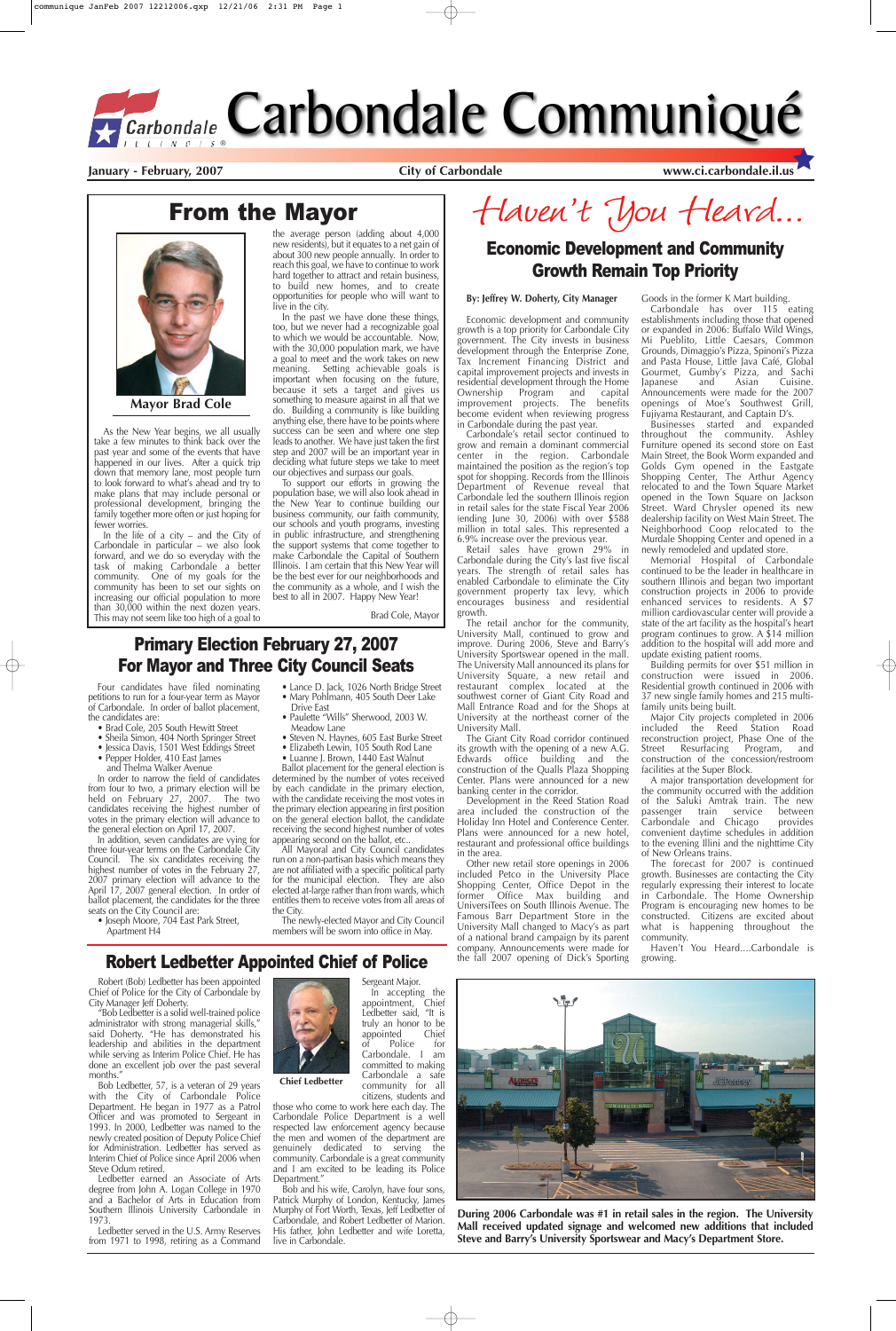#### **2** Carbondale Communiqué

#### Neighborhood Alliance Meeting January 20, 2007

The Annual Neighborhood Alliance Meeting will be held on Saturday, January 20, 2007 beginning at 9:30 a.m. at the First Presbyterian Church located at 310 S. University Avenue in Carbondale. This is the third annual Alliance meeting organized by the Carbondale Housing and Neighborhood Action Group, a branch of Carbondale Study Circles. The Housing and Neighborhood Action Group invites you and your neighbors to spend a morning discussing methods designed to enhance your community. This event is open to the public. Some of the topics featured at

the meeting will be: neighborhood reports on current neighborhood issues; information on community involvement in revising the City's Comprehensive Plan; crime prevention through environmental design; historic preservation in Carbondale, a report from the Southern Illinois Community Foundation on regional land use issues; discussion of the need for a representational structure for the Alliance; Mediacom update; and Community Emergency Response Teams. A chili lunch will follow the morning events.

For more information about the meeting contact the Study Circles Office at 549-5302 x 386 or email studycircles@ci.carbondale.il.us.

On December 19, 2006 the City Council approved a contract with Woodlawn-based SlingShot Wireless Communications to provide installation and technical support for the development of a Wireless Fidelity (Wi-Fi) Network that will serve a 30-block area of the City's downtown, which will cover downtown businesses as well as the hospital, library and the Civic Center. The Network is expected to be operational at the beginning of next month. The cost will be covered by a state grant that was received this fall for this project.

> The Wi-Fi Network will be extended to increase geographic coverage in future years. Users expected to be served by this expansion include schools, visitors to public parks and recreational areas, and residents.

In January the City Council will review the Five Year Community Investment Program (CIP). Also, in January various community-based organizations will submit funding proposals for review by the City Council at the February 6, 2007 regular meeting. During January and February, City Departments will be preparing budgets for their operations.

The purpose of the Downtown Carbondale Wi-Fi Network is to improve the desirability of downtown Carbondale as a destination for business, dining, entertainment, meetings and other functions by providing wireless Internet access. This service, provided through a partnership with the City of Carbondale and other public and private participants, will allow the users of laptop computers and other Internet-ready devices to browse the Web, use e-mail and take advantage of other wireless network

applications.

Downtown Carbondale is home to a number of businesses that will benefit from a free, limited-use wireless Internet service. These businesses range from cafes and restaurants to health care providers and specialty retailers. Having the attraction of a wireless Internet service available to the customers and clients of these businesses will significantly contribute to the economic development objectives of Carbondale Main Street and the City of Carbondale.

The Carbondale Wi-Fi initiative will be developed in two main phases. The first phase will be the Downtown Carbondale Wi-Fi Network, which will cover the Carbondale Main Street District. Based on the success of this preliminary phase, the system will be expanded to create Wi-Fi "Hotspots" centered at public facilities throughout the community.

#### City Begins Budget Development For the New Year

#### City to Offer Downtown Wireless Network

# Oportunidades de empleo temporal disponibles en la Ciudad de Carbondale

The City has begun the process of preparing its FY 2008 Budget (May 1, 2007 through April 30, 2008). The process began with the City Council reviewing the proposed tax levy truth in taxation determination on November 21, 2006. On December 19, 2006 the City Council adopted the tax levy. The City Council continued its \$0 tax levy for City Government.

In February, the City Manager will review the budgets submitted by the Department Directors, and the Community Investment Program will be prepared.

In mid-March, the proposed City Budget and Community Investment Program will be distributed to the City Council and made available for public review at the Carbondale Public Library, the Finance Department and the City Clerk's Office.

The public hearing on the proposed budget is scheduled for April 3, 2007. City Council action on the proposed Budget and Five Year Community Investment Program is scheduled for April 24, 2007.

Preparation of the City Budget takes a significant amount of staff and City Council time each year. This is an important process for the City of Carbondale because the budget becomes the blueprint for City operations for the entire year.

#### Seasonal Employment Opportunities Available

Early each spring, generally in March, the City begins the process of hiring its Temporary (Seasonal) Positions which usually include a Weed Control Inspector, four Public Works Seasonal Workers, four Cedar Lake Maintenance Workers, a Head Lifeguard and numerous Lifeguards. Job opening announcements for these and other temporary positions that may become available are posted at City Hall, are available on the City's Web site at ci.carbondale.il.us under Job Opportunities and on CityVision 16 (Mediacom Channel 16). In addition, ads are also run in the Southern Illinoisan newspaper and, for the Lifeguard positions, in the Daily Egyptian.

The City's Application for Employment forms are available at City Hall at the Receptionist's desk and in the Human Resources Office. The application form may also be downloaded from the City Web site at ci.carbondale.il.us.

Applications are reviewed and candidates are selected for interviews based on their qualifications and interviewed by a team of management personnel. This team makes recommendations for filling these positions to the City Manager who makes the final decision. The City of Carbondale encourages female and minority applicants.

The City of Carbondale is an equal opportunity employer. For more information about employment opportunities with the City of Carbondale contact the Human Resources Office at 457-3328.

Al principio de cada primavera, generalmente en marzo, la Ciudad empieza el proceso de emplear a trabajadores temporales, entre los que usualmente se incluyen un Inspector de Control de malezas, cuatro obreros temporales de Obras Públicas, para el mantenimiento del Lago Cedar, un Jefe de Salvavidas y varios Salvavidas. Algunos años, también se emplean Técnicos Ingenieros I durante los meses del verano. Los avisos para estos puestos disponibles se anuncian en el Ayuntamiento (City Hall), están disponibles en la página Web de la Ciudad www.ci.carbondale.il.us bajo Oportunidades de Empleo y en el Canal 16 de televisión de la Ciudad (City Vision). Adicionalmente, anuncios aparecen en el periódico Southern Illinoisan y en el Daily Egyptian se anuncian los puestos de Salvavidas.

Los formularios de solicitud de empleo de la Ciudad están disponibles en el Ayuntamiento en el escritorio de la Recepcionista y en la oficina de Recursos Humanos también. El formulario de solicitud también se puede bajar de la página Web de la Ciudad. Es muy importante llenar completamente el formulario, suministrando las tres referencias que se requieren, e incluyendo toda la experiencia de trabajo, ya sea de voluntario o pagado, relacionada con el puesto. Las solicitudes se tienen que entregar para la fecha anunciada. Después de esa fecha, las solicitudes se revisan y los candidatos se seleccionan para entrevistas según sus cualificaciones. Las entrevistas se realizan por un equipo que usualmente incluye al Director de Recursos Humanos de la Ciudad, al Administrador de Servicios Comunitarios de la Ciudad y al empleado de la Ciudad encargado de supervisar ese puesto. Este equipo hace recomendaciones al Gerente de la Ciudad, quien toma la decisión final. La Ciudad de Carbondale anima a aspirantes de grupos minoritarios y a mujeres. La Ciudad de Carbondale brinda oportunidades de empleo sin discriminación.

The Illinois Humanities Council along with Carbondale Mayor Brad Cole are proud to announce that Dr. Blanche Carlton Sloan of Carbondale is the recipient of a 2006 Studs Terkel Humanities Service Award. This award recognizes individuals who have made a lasting contribution to the cultural life of their communities. This local "humanities hero" is<br>being recognized for her being recognized outstanding efforts on behalf of the humanities within the City and the entire Southern Illinois area. Mayor Cole presented Dr. Blanche Carlton Sloan an engraved medal of recognition at the November 21, 2006 City Council meeting.

Upon learning of Sloan's award, Mayor Cole said, "I know of no person more deserving of this award than Blanche Carlton Sloan. Blanche is a true champion of the arts, working tirelessly throughout her life to promote a greater understanding of and appreciation for the arts. I was honored to nominate Blanche for the Studs Terkel Award and am very pleased that the Illinois Humanities Council agreed that her many contributions merit recognition."

The City of Carbondale and the entire Southern Illinois area have benefitted greatly from Blanche Carlton Sloan's lifelong dedication to the arts, particularly her volunteer work with and financial backing of a variety of local and regional arts organizations, music programs and museums. In the mid-1970's, Dr. Sloan and a

A. Logan College (JALC) Art Committee which resulted in the establishment of the JALC Art Museum containing a notable collection of artworks. She served as Registrar of the Museum for 15 years and subsequently established with her husband, Fred, a JALC<br>Foundation endowment to endowment to strengthen the College's art collection. She has also been a long-standing supporter of the University Museum at Southern Illinois University at Carbondale and in 2003, Dr. Sloan and her husband became the founding cochairs of the Museum's Patrons Committee, which has since raised funds and increased museum activities. Dr. Sloan also came up with the idea for and co-chaired the "A Community Collects" exhibition at the Museum. She is actively<br>involved with Carbondale involved with Community Arts, especially its educational programs "Art in the Schools" and "Tablescapes".

colleague organized the first John of the Humanities.

"The Illinois Humanities Council could not have identified the more than 75 Studs Terkel medalists without the help of Illinois mayors," said IHC Executive Director Kristina A. Valaitis. "These champions of the humanities make their communities and our whole state more vibrant."

The Illinois Humanities Council is a nonprofit educational organization dedicated to fostering a culture in which the humanities are a vital part of the lives of individuals and communities. Organized in 1973, it is the state affiliate of the National Endowment

### Blanche Carlton Sloan Received Studs Terkel Humanities Service Award



**Mayor Cole presented Dr. Blanche Carlton Sloan with the 2006 Studs Terkel Humanities Service Award at the November 21, 2006 City Council meeting.**

#### Study Circles To Lead Discussions on Diversity Issues

Registration will begin in January for the next round of Carbondale Conversations for Community Action, the study circles program sponsored by the Carbondale Human Relations Commission. The topic to be addressed during these discussions will be "Facing Racism in a Diverse Nation". This is a communitywide program that includes people from all walks of life taking part in meaningful dialogue and constructive actions.

For decades Carbondale has been the most diverse community in Southern Illinois, and that diversity has contributed to Carbondale's place as a cultural capital. can bring a diverse group of people to the discussion.

Residents of Carbondale are in an ideal position to contact the Study Circles Office at 549-5302 x 386 or discussions or are interested in additional information

All who call Carbondale home are invited to participate in the upcoming discussions led by trained facilitators and held at various sites throughout the City. Ideas and recommendations will be developed from each of the study circles and action groups will be formed to focus on future actions and recommendations. Information and recommendations will also be included in an advisory report to the Human Relations Commission.

explore the many facets of these issues because the City email studycircles@ci.carbondale.il.us.

If you would like to sign up to participate in these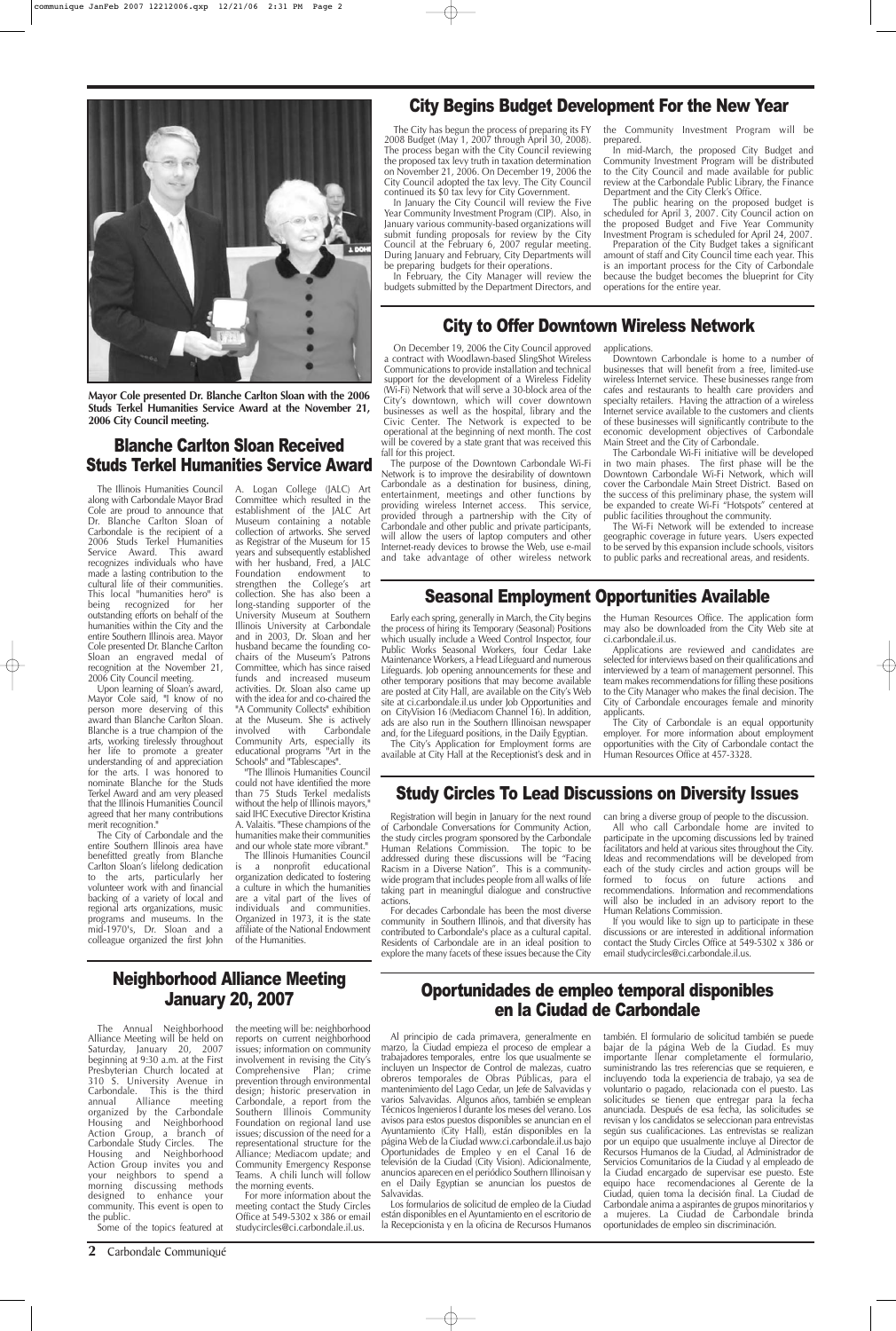If you notice a street light out or malfunctioning on your street or down the block, in town while you are walking, jogging, bicycling to class, or while driving, dining or shopping during the evening hours, don't keep us in the dark. Contact the City of Carbondale Citizens Assistance line at 457-3226 or email

jporter@ci.carbondale.il.us to report the location. We rely on you letting us know when you are in the dark. The sooner you call us, the sooner we can get the lights back on. Help us keep your neighborhood and our City well lit. Working street lights keep our citizens safe.

# Carbondale Sports Commission Bringing Sporting Events to the Community

Working Street Lights Keep Citizens Safe

# Historic Preservation Award Nominations Due March 9th

The City of Carbondale Preservation Commission is the neighborhood or that utilizes historic building

The City of Carbondale Preservation Commission is gearing up for an exciting year ahead. The Commission is pleased to announce that there will be a public hearing on January 8, 2007, to consider the addition of two properties to the Carbondale Register of Historic Places; the Tuscan Lodge located at 201 N. Washington and the Shelton House located at 601 W. Oak. Upon approval, these two properties will be the first additions to the local register since 2003. Preservation of Carbondale's historic properties brings recognition to the community and has served to inspire others to make restorations to their own properties.

• Restoration: Properties that have been restored to their original style or appearance.

With the beginning of a new year the Carbondale Preservation Commission is thinking towards the future, but continues its important work of preserving

• Compatible New Construction: Any new structure that is consistent with the original architectural style of the past. The Commission is continuing the established Carbondale Photo Archive as a way to record photographic information and make an archival copy of private photograph collections which are of significant interest to the community. Photos can be brought to City Hall and a copy can be made while you wait or photos can be dropped off and picked up at a later date. It is an ideal way to share your history and life experiences in Carbondale with the community.

For additional information on the Carbondale Photo Archive Project, or any other activities of the Preservation Commission, please feel free to contact the Planning Services Division at 457-3248 or visit the Web site at ci.carbondale.il.us/Historical/index.html.

honored to once again be sponsoring the Annual Historic Preservation Awards. Any structure located within the Carbondale city limits<sup>'</sup> is eligible for a Historic Preservation Award. Carbondale residents are invited to submit nominations for any property that they feel is deserving of an award. Properties can be nominated in one of four categories;

• Preservation: This includes buildings that have been kept in their original architectural style and are being used for their original purpose.

• Sympathetic Addition: Construction of an addition to an existing structure that is consistent with the original architectural style of the structure.

materials and techniques.

The only stipulation is that all nominations will require the owner's permission. We also encourage property owners to nominate their own property. The deadline for nominations will be March 9, 2007. The award winners will be recognized at a City Council meeting in May, in association with National Preservation Month. The response to last year's award program was overwhelming and we look forward to another successful year. Nomination forms can be picked up in the Planning Services division at City Hall or can be found online at ci.carbondale.il.us/ Historical/index.html.

For further information on the Historic Preservation Awards, or any other activities of the City of Carbondale Preservation Commission, please feel free to contact the Planning Services Division at 457-3248.

#### Police Officer Exam March 5, 2007

The Board of Fire and Police Commissioners will conduct a written examination for the position of Carbondale Police Officer at 8:00 a.m. on Monday, March 5, 2007, in the Civic Center located at 200 South Illinois Avenue, Carbondale. A Physical Fitness Assessment will begin at 2:00 p.m. for candidates who pass the written examination. To be eligible to take the exam, applicants must be citizens of the United States, possess a valid drivers license, have no felony or certain misdemeanor convictions, and be 20 years of age or older. Applicants shall possess 60 semester hours in education from an accredited college or university, except applicants who have graduated from a law enforcement training academy accredited or approved by the Illinois Law Enforcement Training and Standards Board and who have experience as a regular, full-time police officer (at least 37+ hours per week) may substitute such experience and training for the required education in accordance with the Governing Rules of the Board of Fire and Police Commissioners. Applications and pre-employment agreements must be on file in the City Clerk's Office by 5:00 p.m. on Friday, February 16, 2007. Applications are available at the City Clerk's Office, 200 S. Illinois Avenue, by calling 457-3280, by e-mailing jvaught@ci.carbondale.il.us or by printing the application, pre-employment agreement and information from the City of Carbondale's Web site ci.carbondale.il.us.

**The City of Carbondale encourages minority and female applicants The City of Carbondale is an Equal Opportunity Employer**

Carbondale Communiqué **3**

The Carbondale Sports Commission was created by the City of Carbondale and the Carbondale Convention and Tourism Bureau to maximize the use of the community's sports, recreational and athletic resources and venues and thereby increase economic activity in the community. The Carbondale Sports Commission members are public and private individuals who own, manage or represent sports event venues in Carbondale.

The Carbondale Sports Commission is staffed by a full time person assigned by the Carbondale Convention and Tourism Bureau. In Fiscal Year 2006, 20 sporting events were scheduled through the Carbondale Sports Commission and the Tourism Bureau. These events involved over 9,000 participants and 19,000 spectators and generated over 7,500 hotel room nights.

In the next twelve months, Carbondale will host six new baseball events, three collectible car shows, another new martial arts event and two more golf tournaments. These events are all designed to draw overnight travelers as both event participants and spectators. The economic activity generated by the events should surpass two million dollars.

More information about the Carbondale Sports Commission can be obtained through the Carbondale Convention and Tourism Bureau at 529-4451.



**Circa 1900. A view of the 100 block of South Illinois Avenue. This photo represents one of the submissions to the Carbondale Photo Archive Project.** 

#### Applications Available for Spring 2007 Citizens Police Academy

The City of Carbondale Police Department and the SIUC Police Department will be combining their resources for the Spring 2007 Citizen's Police Academy. The Citizens Police Academy provides participants an opportunity to learn about Police procedures, protocol and the role of Police within the community. The goal of the Academy is to provide an important communication and information sharing link between the community and law enforcement.

The classes will begin on Tuesday February 6, 2007 and meet every Tuesday night from 6:00 p.m. through 9:00 p.m. for 12 weeks (excluding March 13, 2007). The final (and only Saturday) class is scheduled for April 28, 2007 from 9:00 a.m. to noon. Classes will be taught by Carbondale and SIUC Police Officers. Some of the courses are also taught by outside instructors in certain subject areas. The classes include lecture, demonstrations and role play instruction.

The Classes cover a wide spectrum of police responsibilities which encompass patrol tactics, investigations, communications and technology used at the Police Department, a DUI class and judges' perspectives in court. Students are also familiarized with the Bomb Squad and K-9 investigating, and given the opportunity to practice gathering evidence in a mock crime scene. Students are encouraged to attend each session to help them get a full overview of police work.

Anyone is welcome to apply for the class. Our past classes have consisted of citizens from all different backgrounds; working professionals, retired persons, college professors, homemakers, college and high school students. Our goal is to increase the knowledge of each student on "who, what, when, why and how" the Carbondale and SIUC Police Departments operate.

Persons interested in attending the Academy should contact SIUC Police Officer Scott Miller at 453- 8612 or Carbondale Police Officer Randy Mathis at 457-3200 ext. 428, or come by either Police Department to pick up an application. There is no cost for the classes.

#### Looking to the Future, Preserving Our Past

#### New State Law Requires Carbon Monoxide Detectors

Beginning January 1, 2007, a new Illinois state law called the Carbon Monoxide Alarm Detector Act, requires buildings with sleeping rooms to have an approved and operating carbon monoxide detector installed within fifteen feet of every room used for sleeping purposes. The law applies to all buildings that use fossil fuels, such as natural gas, propane, coal, oil, gasoline or wood, for heating, hot water or cooking, as well as buildings that have an attached garage.

Carbon monoxide is often called "the silent killer" because it is odorless, tasteless and invisible, and and victims of carbon monoxide poisoning often become ill or suffer fatal consequences while sleeping. Each year in the United States, nearly 200 people are killed and thousands more become ill due to accidental exposure to carbon monoxide gas.

Carbon monoxide detectors can be purchased at any hardware store, lumber yard or home improvement center. The detectors may be battery powered, plug in type with battery back-up, or wired into the structures AC power line with secondary battery back-up. A carbon monoxide detector will sound when levels of the gas are elevated, alerting residents that they need to leave the home. The average cost of a detector ranges between \$20-50, depending on the style.

Under the law , it is the property owners responsibility to furnish, install and ensure the operation of all required alarms at the time a tenant takes possession of a dwelling unit. It is the tenant's responsibility to test and provide general maintenance (ie: replacement batteries) for the alarms within the tenant's dwelling unit during the term of the lease.

Haven't You Heard...